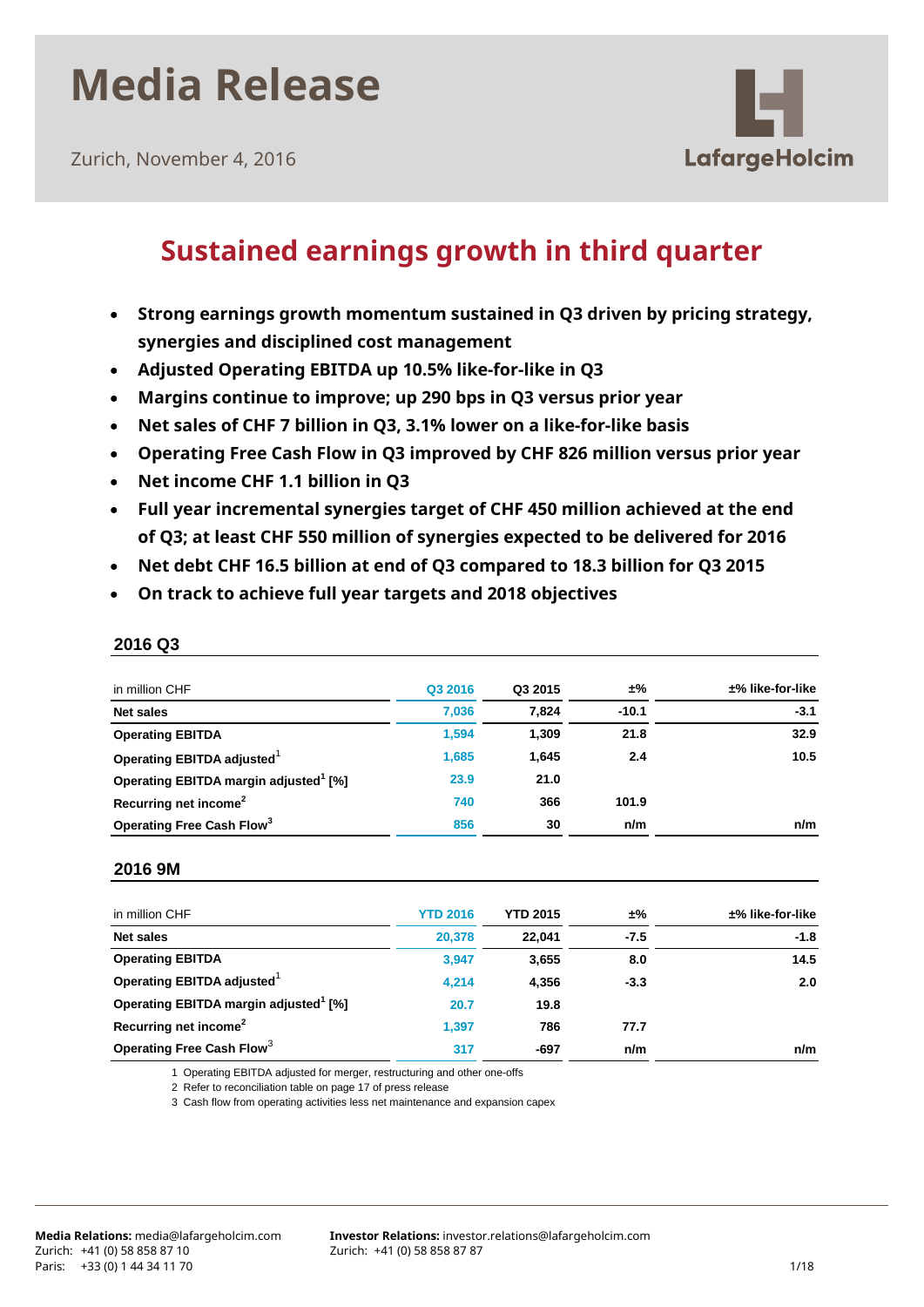

Eric Olsen, CEO of LafargeHolcim said: "With these results, we are demonstrating that our focus on pricing, synergies and cash flow is delivering results. Our earnings momentum is accelerating and we are on track to achieve our commitments for 2016, resulting in a year of solid progress towards our 2018 objectives.

"These results demonstrate the strength of our balanced portfolio with solid contributions from both mature and emerging countries across our regions. As we anticipated, challenging conditions in Nigeria continued to impact our earnings, but we started to see the positive effects of higher prices and of our actions to diversify our fuel mix towards the end of the quarter.

"Beyond the benefits from the divestment program, we continue to focus on reducing net debt and driving strong cash flow generation."

## **2016 Outlook**

2016 will be a year of progress towards our 2018 targets.

We expect demand in our markets to grow at between 1-3% for the full year. Our pricing recovery actions, commercial excellence initiatives and a continuing focus on growth will demonstrate tangible results in 2016.

Based on the trends we see, our full year expectations remain unchanged, except for synergies where we now expect to deliver at least CHF 550 million of incremental synergies in 2016.

For 2016 we therefore expect:

- Capex to be below CHF 2 billion
- Incremental synergies of at least CHF 550 million of adjusted operating EBITDA
- Net debt to decrease to around CHF 13 billion at year end, including the effect of our planned divestment program
- CHF 3.5 billion divestment program to be completed. Target extended to CHF 5 billion by end of 2017
- At least a high single digit like-for-like increase in adjusted operating EBITDA

We are committed to maintaining a solid investment grade rating and commensurate to this rating, returning excess cash to shareholders. We confirm our commitment to the 2018 targets announced in November 2015 and will provide an update at our Capital Markets Day presentation in London on 18 November 2016.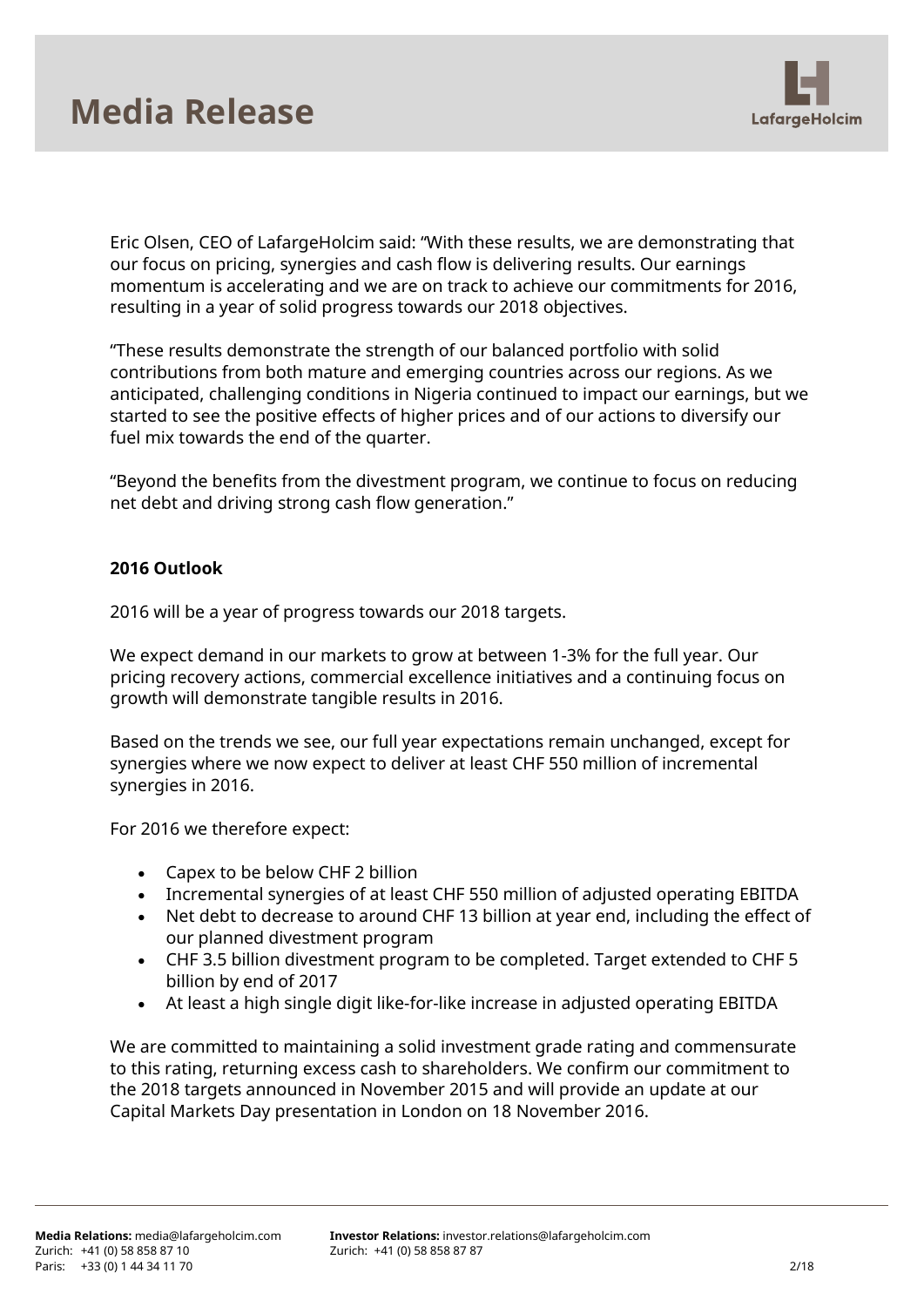

## **Group performance**

Solid growth in the third quarter came from both emerging and mature markets with several countries delivering increased Adjusted Operating EBITDA. The Philippines, the US, Mexico, Argentina, Egypt and Algeria were among the significant contributors as cost discipline, synergies and widespread implementation of our pricing strategy continued to drive positive results. China showed further signs of the recovery seen in the second quarter while India grew Adjusted Operating EBITDA despite the slowing effect of a longer and more intense monsoon season compared to last year, which bodes well for coming quarters.

A few markets continue to be challenging. The economy in Brazil remains difficult for the construction sector while Indonesia and Malaysia were affected by market overcapacity and tough competitive environments. Decisive steps have been taken to reduce costs in Brazil while in Indonesia and Malaysia actions to improve competitiveness and performance are being implemented. Measures to increase fuel flexibility in Nigeria following disruptions to gas supplies in the first half, combined with actions to reduce costs, are beginning to have a beneficial effect. However, Nigeria again had a significant impact on Group earnings in the quarter; excluding Nigeria, growth in Adjusted Operating EBITDA for the Group would have been 15%.

Globally, cement sales volumes in Q3 reduced by 4% year-on-year on a like-for-like basis. Notably, this was impacted by short term declines in Nigeria, as a result of gas supply interruptions, and India, affected by the extended monsoon period. Excluding Nigeria and India, volumes were down 2% on the back of lower demand in the US, nonrecurring volume gains in Mexico in the prior year and continuing challenging conditions in Brazil and Indonesia.

Cement prices were slightly higher on a sequential basis in the third quarter and were up for Q3 at constant exchange rates compared to the same period last year.

Synergies contributed CHF 183 million in Q3. As a result, at the end of the third quarter the 2016 synergies target of CHF 450 million had been achieved. The Group now expects to deliver full year incremental synergies of at least CHF 550 million.

Adjusted Operating EBITDA was CHF 1.69 billion for the quarter, a year-on-year improvement of 10.5% on a like-for-like basis. Margins showed the benefits of synergies, reduced costs and increased prices; Adjusted Operating EBITDA margin rose to 23.9% in Q3, a 290 basis points increase on the figure for the prior year period.

On a like-for-like basis, Operating Free Cash Flow improved by CHF 1 billion year-onyear. It stands at CHF 317 million after nine months, impacted by the traditional seasonality of our working capital. The closing of divestments in Sri Lanka and Saudi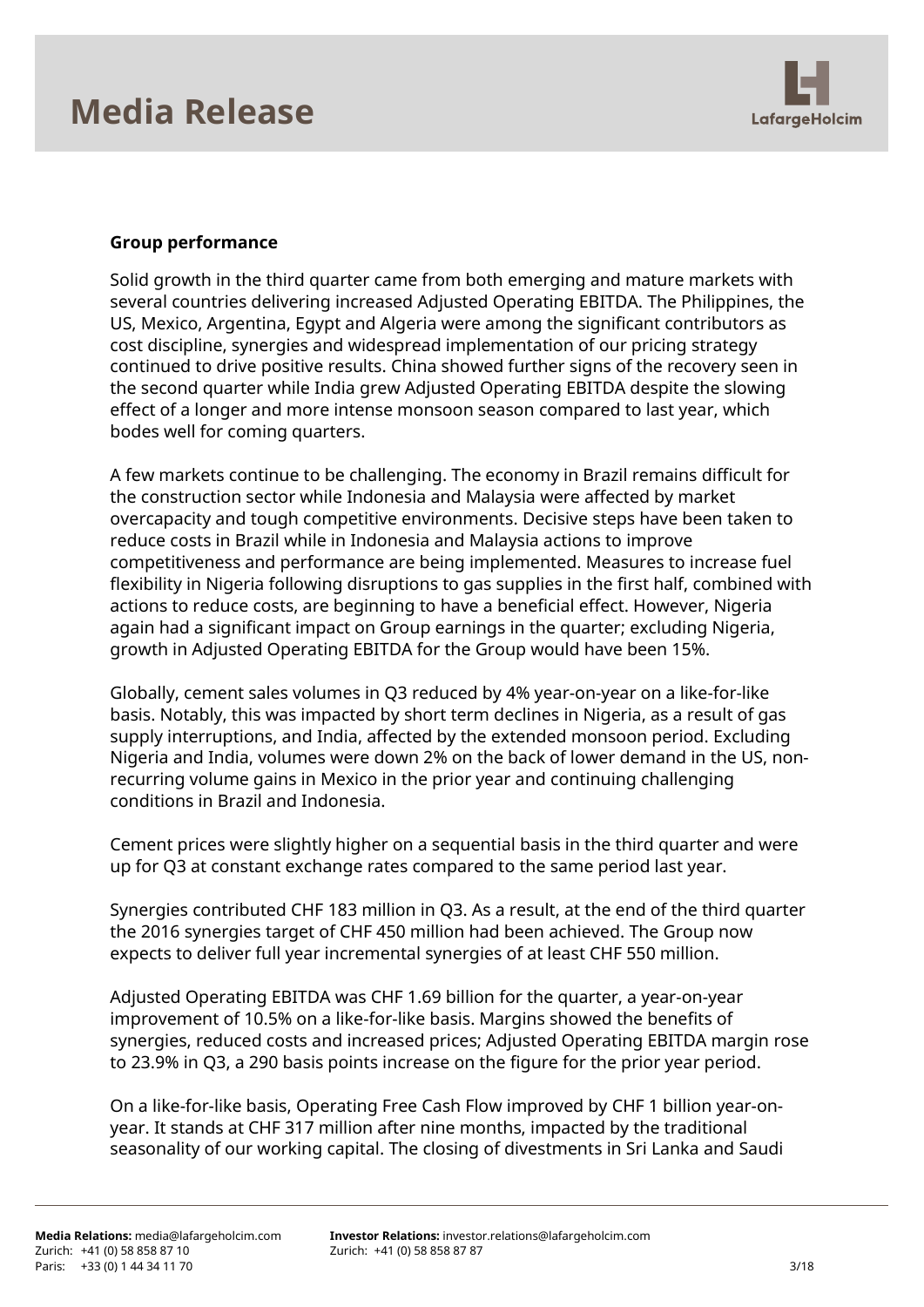

Arabia and the deconsolidation of Morocco and Ivory Coast contributed CHF 795 million in cash proceeds in Q3.

Net debt stood at CHF 16.5 billion, down from CHF 17.3 billion at the end of the fourth quarter 2015.

#### **Group – Pro Forma information**

|                                               |              | Q3 2016 | Q3 2015 | ±%      | $±%$ like-for-like |
|-----------------------------------------------|--------------|---------|---------|---------|--------------------|
| Sales of cement                               | million t    | 57.9    | 65.5    | $-11.6$ | $-4.2$             |
| Sales of aggregates                           | million t    | 83.4    | 86.8    | $-3.9$  | $-2.8$             |
| Sales of ready-mix concrete                   | million $m3$ | 14.4    | 15.3    | $-5.9$  | $-5.5$             |
| Net sales                                     | million CHF  | 7,036   | 7,824   | $-10.1$ | $-3.1$             |
| <b>Operating EBITDA</b>                       | million CHF  | 1,594   | 1,309   | 21.8    | 32.9               |
| Operating EBITDA adjusted <sup>1</sup>        | million CHF  | 1.685   | 1,645   | 2.4     | 10.5               |
| <b>Operating EBITDA margin</b>                | %            | 22.7    | 16.7    |         |                    |
| Operating EBITDA margin adjusted <sup>1</sup> | %            | 23.9    | 21.0    |         |                    |
| Cash flow from operating activities           | million CHF  | 1,255   | 608     |         |                    |
| Operating Free Cash Flow <sup>2</sup>         | million CHF  | 856     | 30      |         |                    |

1 Excluding merger, restructuring and other one-offs

2 Cash flow from operating activities less net maintenance and expansion capex

#### **Group – Pro Forma information**

|                                               |               | <b>YTD 2016</b> | <b>YTD 2015</b> | ±%     | $±%$ like-for-like |
|-----------------------------------------------|---------------|-----------------|-----------------|--------|--------------------|
| Sales of cement                               | million t     | 177.2           | 189.4           | $-6.4$ | $-1.5$             |
| Sales of aggregates                           | million t     | 213.6           | 216.3           | $-1.3$ | 0.2                |
| Sales of ready-mix concrete                   | million $m3$  | 41.9            | 42.6            | $-1.5$ | $-1.4$             |
| Net sales                                     | million CHF   | 20,378          | 22,041          | $-7.5$ | $-1.8$             |
| <b>Operating EBITDA</b>                       | million CHF   | 3,947           | 3,655           | 8.0    | 14.5               |
| Operating EBITDA adjusted <sup>1</sup>        | million CHF   | 4,214           | 4,356           | $-3.3$ | 2.0                |
| <b>Operating EBITDA margin</b>                | %             | 19.4            | 16.6            |        |                    |
| Operating EBITDA margin adjusted <sup>1</sup> | $\frac{9}{6}$ | 20.7            | 19.8            |        |                    |
| Cash flow from operating activities           | million CHF   | 1.516           | 990             |        |                    |
| Operating Free Cash Flow <sup>2</sup>         | million CHF   | 317             | $-697$          |        |                    |
|                                               |               |                 |                 |        |                    |

1 Excluding merger, restructuring and other one-offs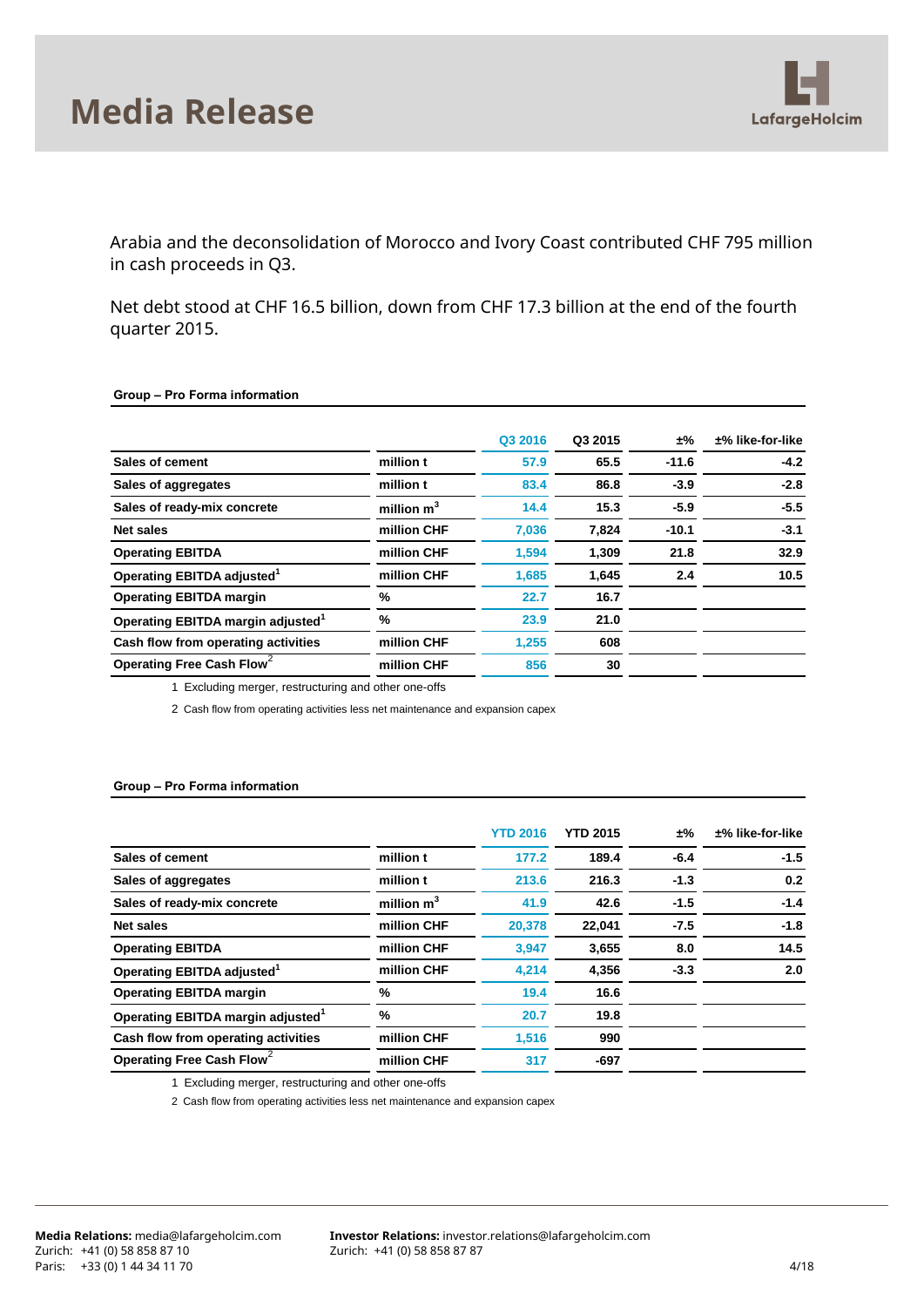

## **Regional Performance Highlights**

### **Asia Pacific**

LafargeHolcim's Asia Pacific region delivered a solid improvement in margins in Q3 and a 6.7% growth in Adjusted Operating EBITDA on a like-for-like basis.

Volumes increased in a number of markets including the Philippines, China and Vietnam. China, which delivered improved Adjusted Operating EBITDA growth, continued to benefit from our segmented market strategy in key regions. Costs were also lower as the business benefited from favorable energy price trends, optimizing raw material consumption and more effective procurement management.

In the Philippines, like-for-like Adjusted Operating EBITDA growth was supported by cost discipline and improved pricing in a market that is enjoying healthy demand in housing and infrastructure.

India continued the turnaround in business performance, though a more intense and extended monsoon season, which is positive for demand going forward, had a softening effect on volumes in Q3. More widely, good cost performance, combined with our focus on price and margin improvement had a positive effect on like-for-like Adjusted Operating EBITDA growth.

Australia saw lower aggregate volumes and reduced Adjusted Operating EBITDA following the completion earlier this year of the construction phase of the Gorgon gas project in Western Australia. Indonesia and Malaysia were affected by overcapacity and a difficult competitive environment. LafargeHolcim is taking specific measures in both countries to improve competitiveness and performance in light of challenging market conditions.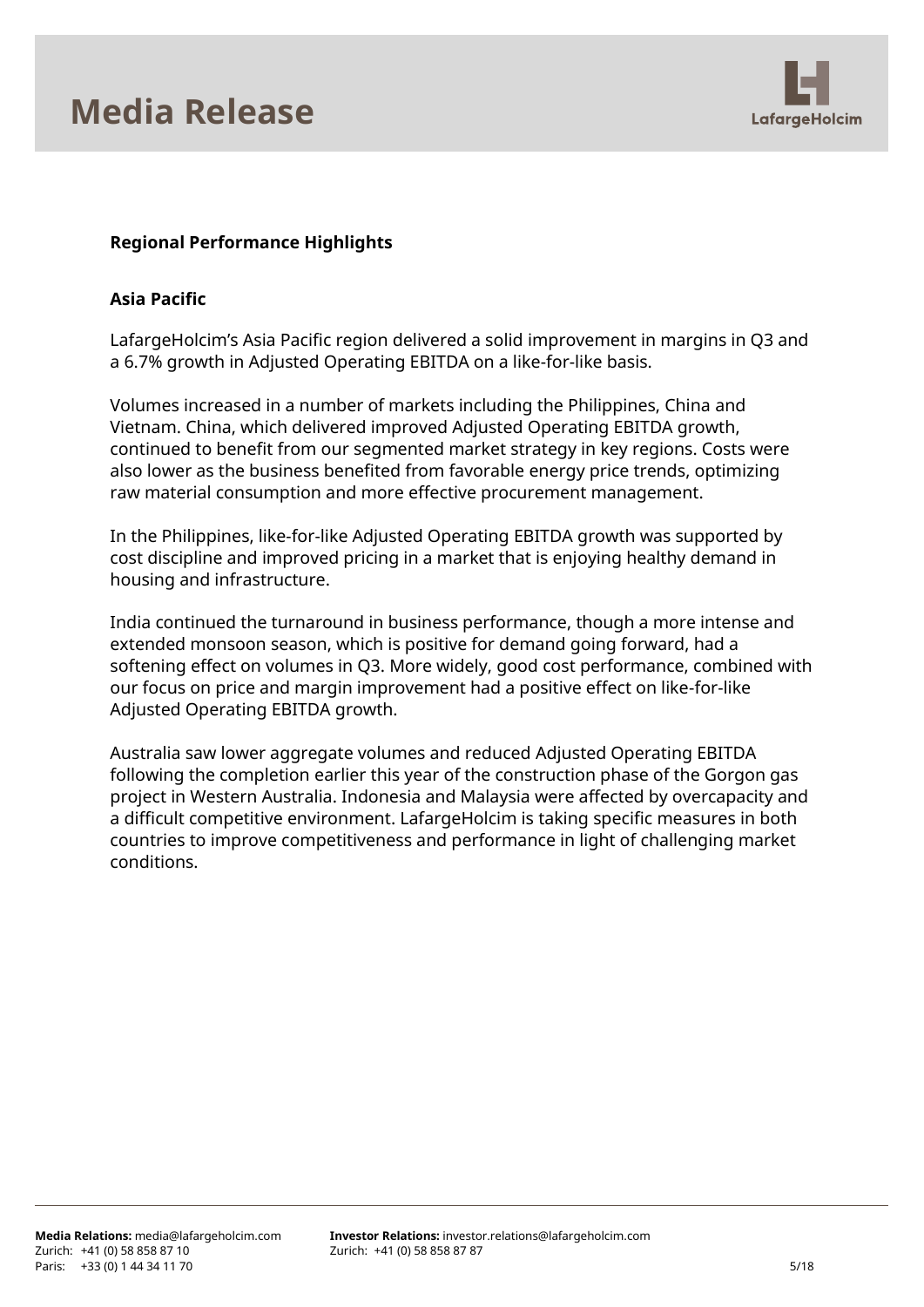

#### **Asia Pacific – Pro Forma information**

|                                               |              | Q3 2016 | Q3 2015 | ±%      | $±%$ like-for-like |
|-----------------------------------------------|--------------|---------|---------|---------|--------------------|
| Sales of cement                               | million t    | 25.8    | 29.5    | $-12.7$ | $-4.9$             |
| Sales of aggregates                           | million t    | 7.8     | 9.5     | $-17.5$ | $-9.4$             |
| Sales of ready-mix concrete                   | million $m3$ | 3.9     | 4.1     | $-6.0$  | $-6.0$             |
| Net sales                                     | million CHF  | 1,894   | 2,136   | $-11.3$ | $-5.9$             |
| <b>Operating EBITDA</b>                       | million CHF  | 323     | 345     | $-6.2$  | 3.6                |
| Operating EBITDA adjusted <sup>1</sup>        | million CHF  | 338     | 350     | $-3.4$  | 6.7                |
| <b>Operating EBITDA margin</b>                | %            | 17.1    | 16.1    |         |                    |
| Operating EBITDA margin adjusted <sup>1</sup> | %            | 17.8    | 16.4    |         |                    |
| Cash flow from operating activities           | million CHF  | 152     | 204     | $-25.6$ | $-19.9$            |
| Operating Free Cash Flow <sup>2</sup>         | million CHF  | 73      | 70      | 4.7     | 22.7               |
|                                               |              |         |         |         |                    |

1 Excluding merger, restructuring and other one-offs

2 Cash flow from operating activities less net maintenance and expansion capex

#### **Asia Pacific – Pro Forma information**

|                                               |              | <b>YTD 2016</b> | <b>YTD 2015</b> | ±%     | $±%$ like-for-like |
|-----------------------------------------------|--------------|-----------------|-----------------|--------|--------------------|
| Sales of cement                               | million t    | 86.4            | 90.1            | $-4.1$ | 0.3                |
| Sales of aggregates                           | million t    | 23.8            | 25.4            | $-6.4$ | 6.3                |
| Sales of ready-mix concrete                   | million $m3$ | 11.9            | 11.9            | 0.4    | 0.4                |
| Net sales                                     | million CHF  | 6,236           | 6,685           | $-6.7$ | $-1.5$             |
| <b>Operating EBITDA</b>                       | million CHF  | 1.083           | 1,129           | -4.1   | 2.5                |
| Operating EBITDA adjusted <sup>1</sup>        | million CHF  | 1,120           | 1,165           | $-3.9$ | 2.6                |
| <b>Operating EBITDA margin</b>                | %            | 17.4            | 16.9            |        |                    |
| Operating EBITDA margin adjusted <sup>1</sup> | %            | 18.0            | 17.4            |        |                    |
| Cash flow from operating activities           | million CHF  | 571             | 562             | 1.4    | 10.7               |
| Operating Free Cash Flow <sup>2</sup>         | million CHF  | 327             | 169             | 93.8   | 135.8              |

1 Excluding merger, restructuring and other one-offs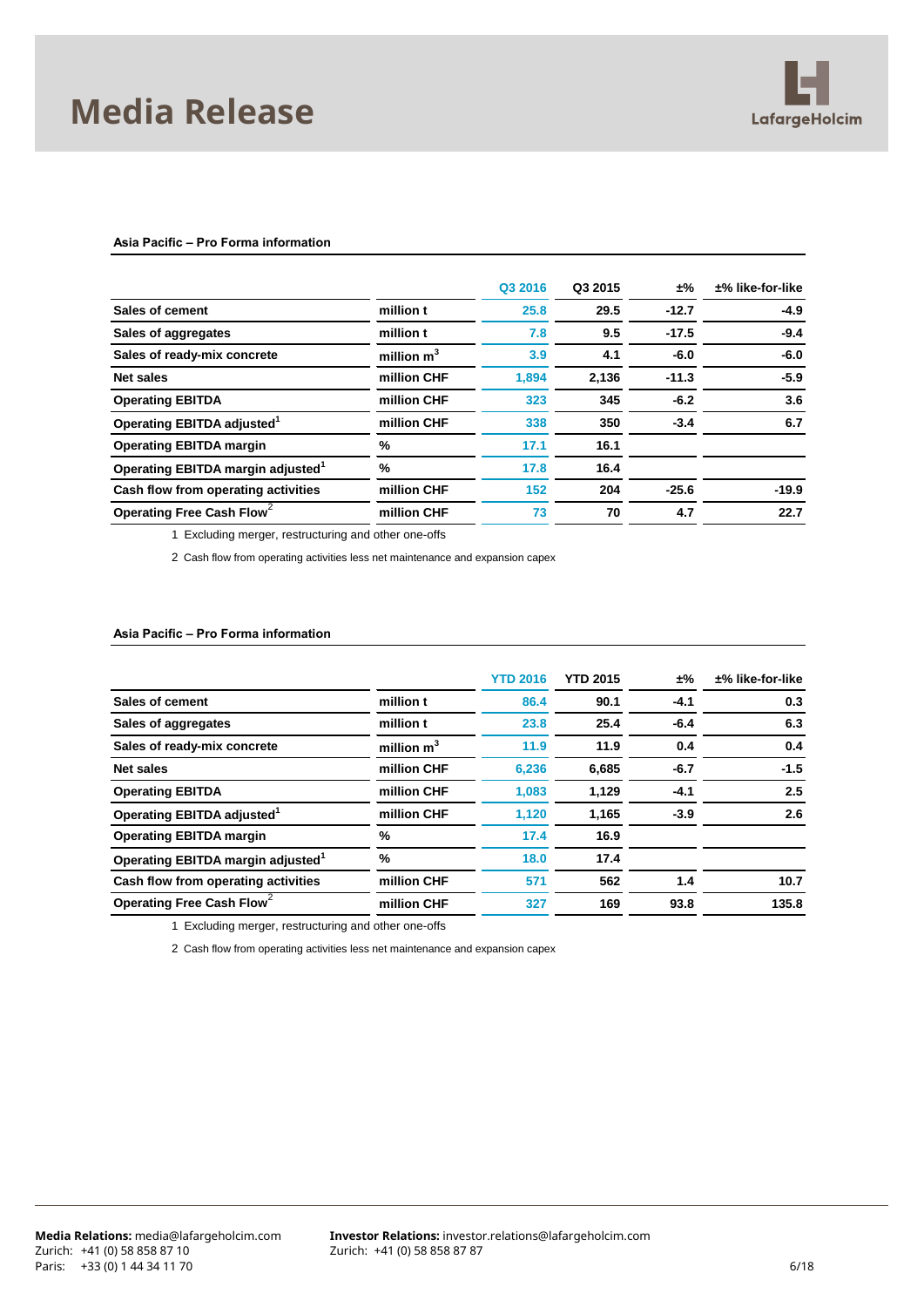

### **Europe**

Disciplined cost management and continued delivery of synergies helped drive strong margin improvement and a 16.3% rise in Adjusted Operating EBITDA on a like-for-like basis despite a slight fall in net sales.

Most countries reported resilient performance with the positive effects of favorable weather in September visible in improved overall cement and aggregate volumes.

France experienced flat volumes in what remains a stable market. The UK contributed to growth in Adjusted Operating EBITDA helped by disciplined cost management.

Russia, which has suffered from low oil and gas prices, showed some signs of stabilisation in the quarter with a better than expected upturn in activity and pricing during the important summer construction period.

Belgium returned solid Adjusted Operating EBITDA on the back of a positive product mix effect in aggregates. Switzerland delivered an increase in Adjusted Operating EBITDA through decisive cost reduction actions while growing volumes.

Romania and Poland experienced tougher conditions in Q3, negatively affecting yearon-year growth in earnings. Both countries were impacted by delayed infrastructure projects financed from European Union funds. Spain showed little sign of improvement in Q3 as political uncertainty continued to depress levels of investment and the overall economy.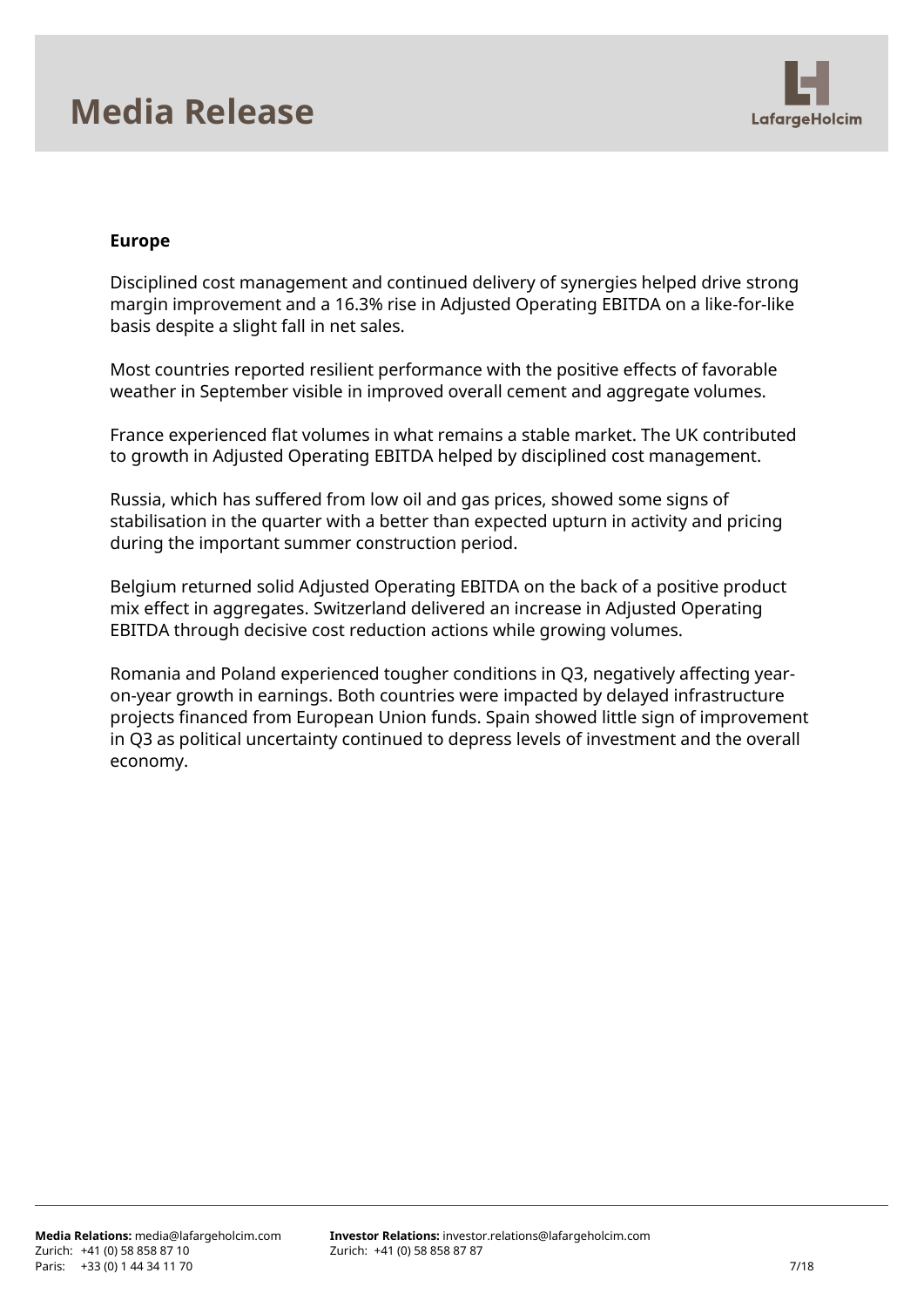

#### **Europe – Pro Forma information**

|                                               |              | Q3 2016 | Q3 2015 | ±%     | $±%$ like-for-like |
|-----------------------------------------------|--------------|---------|---------|--------|--------------------|
| Sales of cement                               | million t    | 12.0    | 12.1    | $-0.8$ | $-0.8$             |
| Sales of aggregates                           | million t    | 34.3    | 33.4    | 2.8    | 2.8                |
| Sales of ready-mix concrete                   | million $m3$ | 4.8     | 4.9     | $-3.4$ | $-3.4$             |
| Net sales                                     | million CHF  | 1,890   | 1,999   | $-5.5$ | $-1.6$             |
| <b>Operating EBITDA</b>                       | million CHF  | 400     | 360     | 11.2   | 16.3               |
| Operating EBITDA adjusted <sup>1</sup>        | million CHF  | 418     | 376     | 11.3   | 16.3               |
| <b>Operating EBITDA margin</b>                | %            | 21.2    | 18.0    |        |                    |
| Operating EBITDA margin adjusted <sup>1</sup> | %            | 22.1    | 18.8    |        |                    |
| Cash flow from operating activities           | million CHF  | 431     | 238     | 80.8   | 85.3               |
| Operating Free Cash Flow                      | million CHF  | 371     | 151     | 146.2  | 152.4              |
|                                               |              |         |         |        |                    |

1 Excluding merger, restructuring and other one-offs

2 Cash flow from operating activities less net maintenance and expansion capex

#### **Europe – Pro Forma information**

|              | <b>YTD 2016</b> | <b>YTD 2015</b> | ±%     | $±%$ like-for-like |
|--------------|-----------------|-----------------|--------|--------------------|
| million t    | 31.6            | 32.2            | $-2.0$ | $-2.0$             |
| million t    | 93.3            | 92.1            | 1.4    | 1.4                |
| million $m3$ | 13.8            | 14.0            | $-1.6$ | $-1.6$             |
| million CHF  | 5,355           | 5,573           | $-3.9$ | $-2.7$             |
| million CHF  | 945             | 863             | 9.5    | 11.5               |
| million CHF  | 993             | 960             | 3.4    | 5.2                |
| %            | 17.6            | 15.5            |        |                    |
| %            | 18.5            | 17.2            |        |                    |
| million CHF  | 632             | 275             | 129.7  | 133.1              |
| million CHF  | 465             | 47              | 889.0  | 918.0              |
|              |                 |                 |        |                    |

1 Excluding merger, restructuring and other one-offs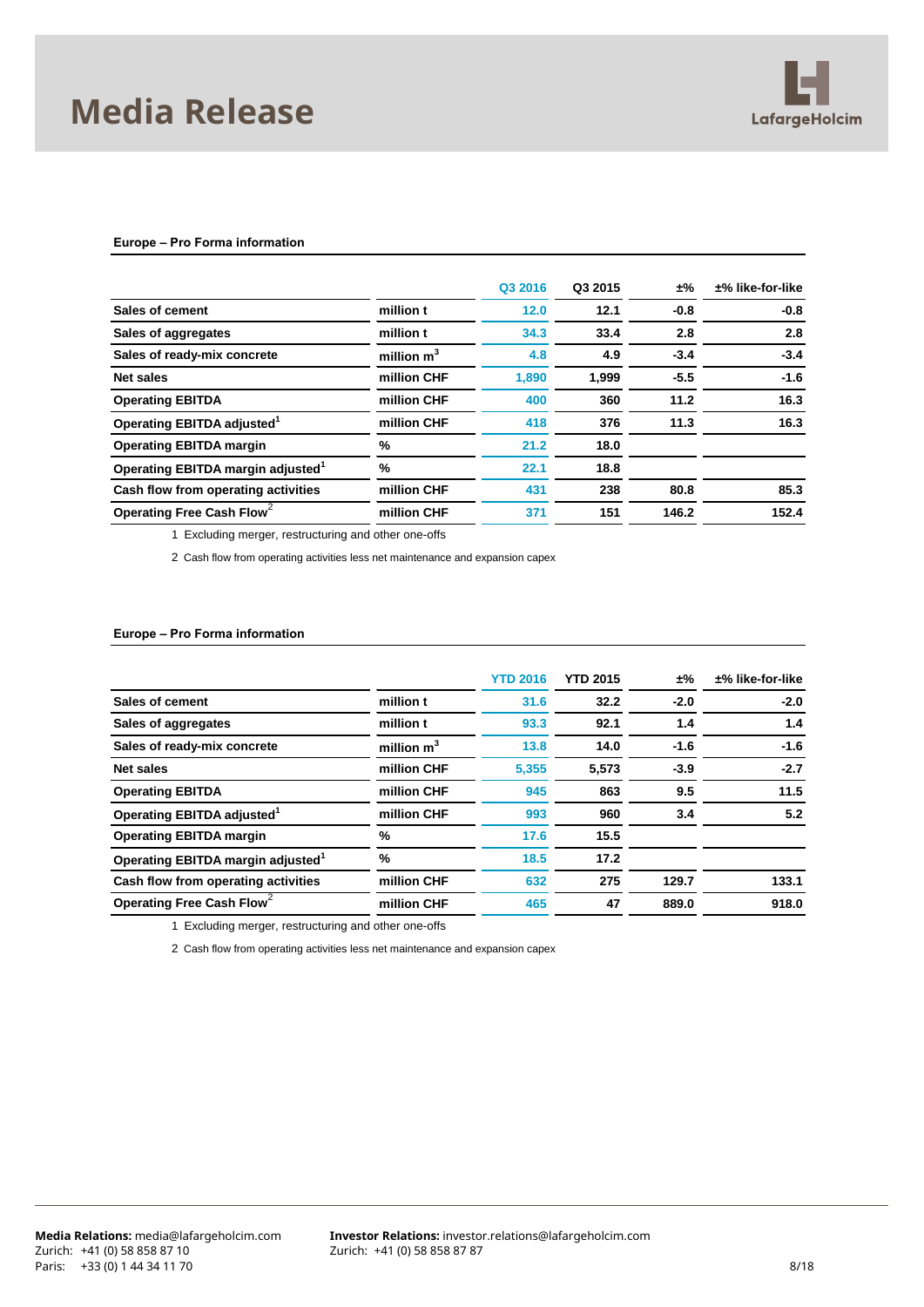

## **Latin America**

Adjusted Operating EBITDA in the Latin America region benefited from continued margin expansion, which grew by 420 basis points in the quarter despite the significant slowdown experienced in Brazil. Adjusted Operating EBITDA improved 7.5% on a likefor-like basis in Q3 with pricing and cost measures more than offsetting reduced volumes.

Mexico again saw robust improvement in earnings, boosted by the effect of the rollout of a segmented customer strategy and favorable pricing. Consolidation of offices is also helping to reduce costs. Volumes were lower than in Q3 2015, in part due to nonrecurring gains in the prior year.

Argentina, El Salvador and Ecuador also made positive contributions to year-on-year Adjusted Operating EBITDA growth. Performance in Argentina was helped by reduced industrial costs, the delivery of synergies and price increases. In Ecuador, which continues to see the impact of low oil prices and the after effects of April's earthquake, the company continued to reduce costs and benefited from higher volumes for readymix concrete products, driven by new metro and tramway infrastructure projects.

Colombia was negatively impacted in Q3 by a national transport strike that disrupted logistics across the industry for several weeks. Costa Rica was adversely affected by increased foreign imports.

Brazil again had a negative impact on the region with challenging conditions depressing economic activity across the country. As in previous quarters, reduced volumes and downward pricing pressure contributed to a decline in Q3 Adjusted Operating EBITDA. This impact was partly mitigated by decisive cost reduction actions.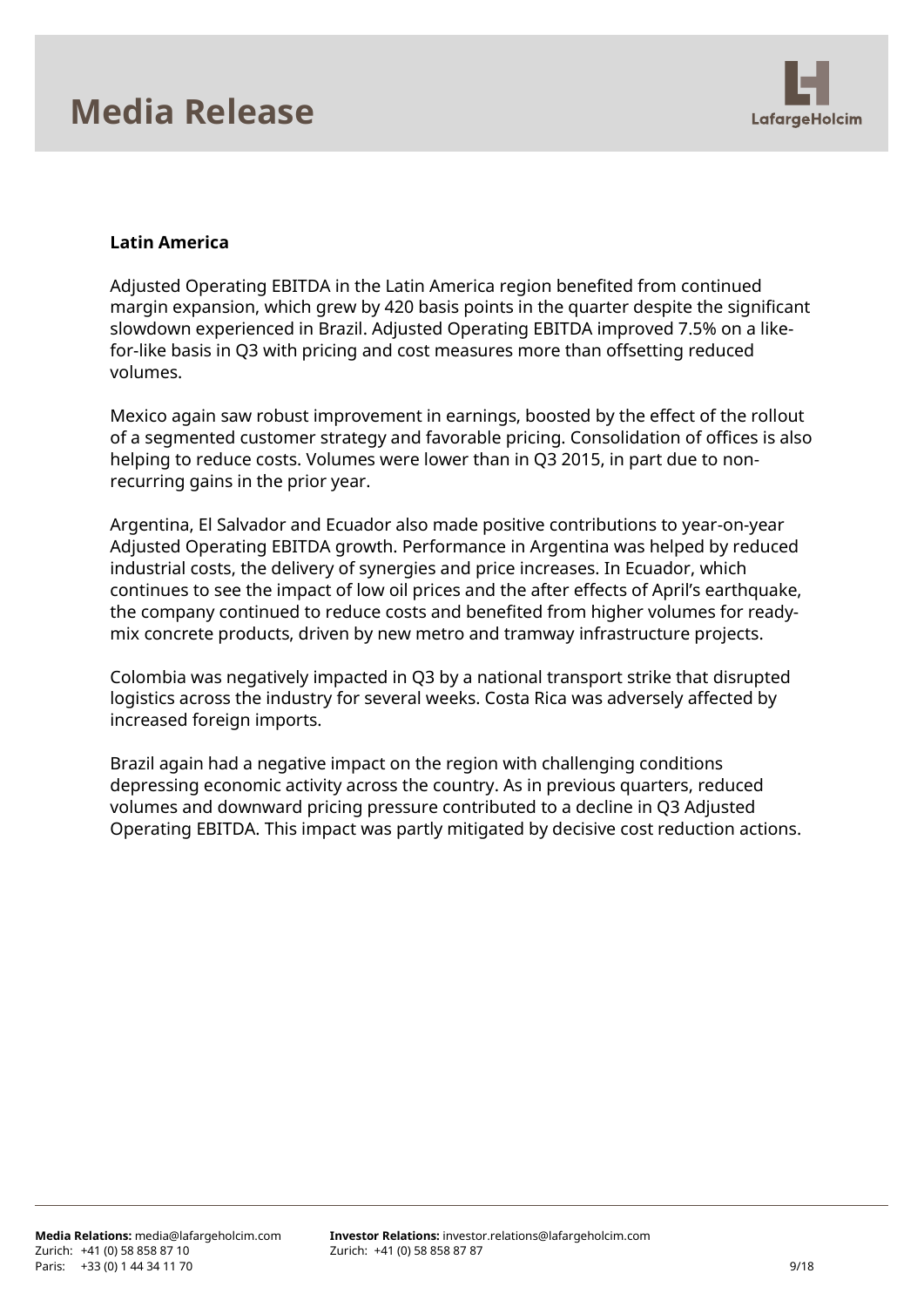

#### **Latin America – Pro Forma information**

|                                               |              | Q3 2016 | Q3 2015 | ±%      | $±%$ like-for-like |
|-----------------------------------------------|--------------|---------|---------|---------|--------------------|
| Sales of cement                               | million t    | 6.3     | 7.4     | $-15.2$ | $-15.2$            |
| Sales of aggregates                           | million t    | 1.6     | 2.1     | $-24.0$ | $-24.0$            |
| Sales of ready-mix concrete                   | million $m3$ | 1.6     | 1.9     | $-13.0$ | $-13.0$            |
| Net sales                                     | million CHF  | 716     | 842     | $-14.9$ | $-7.4$             |
| <b>Operating EBITDA</b>                       | million CHF  | 215     | 233     | $-8.0$  | 1.9                |
| Operating EBITDA adjusted <sup>1</sup>        | million CHF  | 234     | 240     | $-2.4$  | 7.5                |
| <b>Operating EBITDA margin</b>                | %            | 30.0    | 27.7    |         |                    |
| Operating EBITDA margin adjusted <sup>1</sup> | %            | 32.7    | 28.5    |         |                    |
| Cash flow from operating activities           | million CHF  | 120     | 100     | 20.7    | 37.9               |
| Operating Free Cash Flow <sup>2</sup>         | million CHF  | 92      | 50      | 86.0    | 122.3              |
|                                               |              |         |         |         |                    |

1 Excluding merger, restructuring and other one-offs

2 Cash flow from operating activities less net maintenance and expansion capex

#### **Latin America – Pro Forma information**

|                                               |              | <b>YTD 2016</b> | <b>YTD 2015</b> | ±%      | $±%$ like-for-like |
|-----------------------------------------------|--------------|-----------------|-----------------|---------|--------------------|
| Sales of cement                               | million t    | 18.1            | 21.0            | $-13.9$ | $-13.9$            |
| Sales of aggregates                           | million t    | 4.9             | 5.8             | $-15.6$ | $-15.6$            |
| Sales of ready-mix concrete                   | million $m3$ | 5.0             | 5.5             | $-8.9$  | $-8.9$             |
| Net sales                                     | million CHF  | 2,083           | 2,458           | $-15.3$ | $-4.7$             |
| <b>Operating EBITDA</b>                       | million CHF  | 625             | 679             | $-8.0$  | 0.9                |
| Operating EBITDA adjusted <sup>1</sup>        | million CHF  | 655             | 691             | $-5.2$  | 4.0                |
| <b>Operating EBITDA margin</b>                | %            | 30.0            | 27.6            |         |                    |
| Operating EBITDA margin adjusted <sup>1</sup> | %            | 31.5            | 28.1            |         |                    |
| Cash flow from operating activities           | million CHF  | 142             | 202             | $-29.7$ | $-34.0$            |
| Operating Free Cash Flow <sup>2</sup>         | million CHF  | 69              | $-22$           | 418.2   | 332.7              |
|                                               |              |                 |                 |         |                    |

1 Excluding merger, restructuring and other one-offs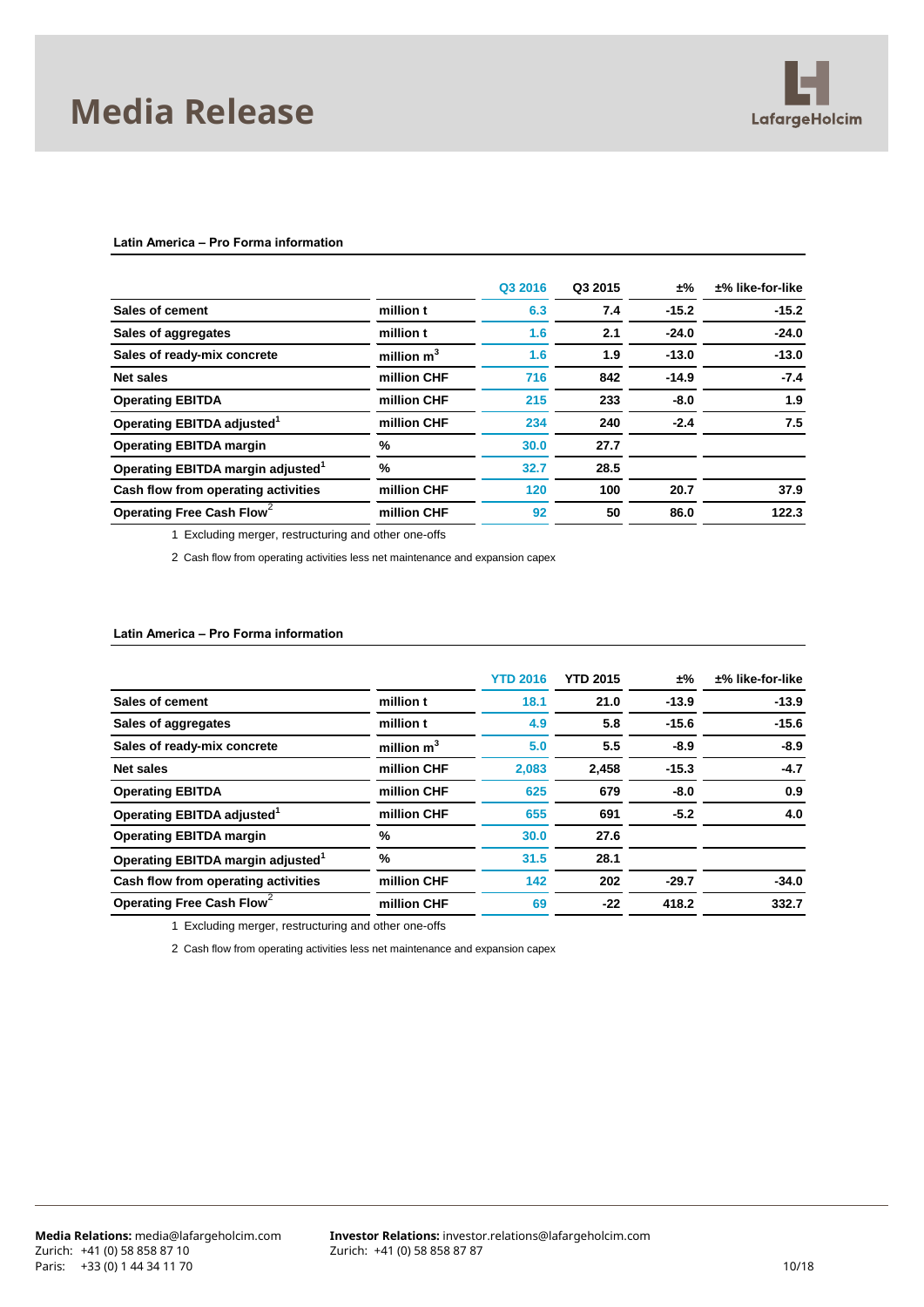

## **Middle East Africa**

During Q3, Adjusted Operating EBITDA in the Middle East Africa region continued to be negatively impacted by challenging conditions in Nigeria. Adjusted Operating EBITDA on a like-for-like basis was down 5.1% on slightly increased net sales. For the region, Adjusted Operating EBITDA would have been up by 28% on a like-for-like basis in Q3 without the effect of Nigeria.

Countries across the Middle East, North Africa and sub-Saharan Africa made positive earnings contributions with Algeria, Egypt, Iraq, Lebanon and Uganda all adding to Adjusted Operating EBITDA growth.

Algeria saw volumes hold up well through the Eid festival period with social housing and infrastructure projects continuing to be drivers of demand. Earnings in Egypt were buoyed by a supportive market, good contracts and the effective implementation of the company's pricing strategy. In Iraq, more favorable market conditions helped to drive improved performance compared to last year.

For a second quarter, Nigeria had a negative impact on Adjusted Operating EBITDA. Conditions continue to be difficult though pricing has improved, especially during September. Measures to increase fuel flexibility following gas supply interruptions earlier in the year enabled production levels to recover at the end of the quarter. Plans are now in place to address logistical problems with the objective to ensure full supply levels to customers.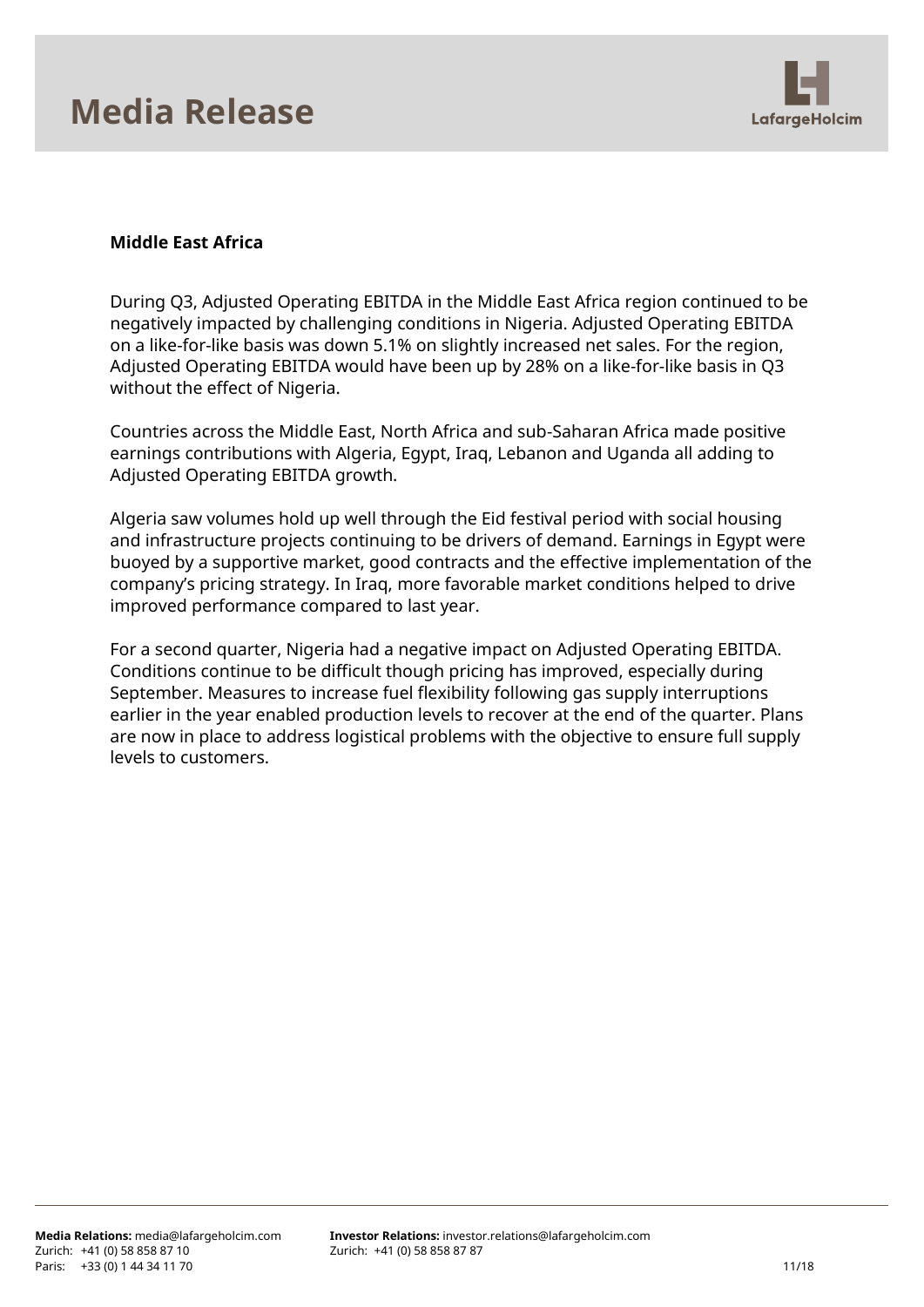

#### **Middle East Africa – Pro Forma information**

|                                               |              | Q3 2016 | Q3 2015 | ±%      | $±%$ like-for-like |
|-----------------------------------------------|--------------|---------|---------|---------|--------------------|
| Sales of cement                               | million t    | 9.5     | 10.4    | $-8.3$  | 2.8                |
| Sales of aggregates                           | million t    | 2.9     | 3.0     | $-3.1$  | 1.5                |
| Sales of ready-mix concrete                   | million $m3$ | 1.4     | 1.3     | 7.2     | 12.3               |
| Net sales                                     | million CHF  | 882     | 1,065   | $-17.2$ | 1.4                |
| <b>Operating EBITDA</b>                       | million CHF  | 232     | 298     | $-22.3$ | $-4.5$             |
| Operating EBITDA adjusted <sup>1</sup>        | million CHF  | 240     | 309     | $-22.6$ | $-5.1$             |
| <b>Operating EBITDA margin</b>                | %            | 26.3    | 28.0    |         |                    |
| Operating EBITDA margin adjusted <sup>1</sup> | %            | 27.2    | 29.1    |         |                    |
| Cash flow from operating activities           | million CHF  | 163     | 190     | $-14.6$ | 0.9                |
| Operating Free Cash Flow <sup>2</sup>         | million CHF  | 85      | 41      | 106.3   | 257.6              |
|                                               |              |         |         |         |                    |

1 Excluding merger, restructuring and other one-offs

2 Cash flow from operating activities less net maintenance and expansion capex

#### **Middle East Africa – Pro Forma information**

|                                               |              | <b>YTD 2016</b> | <b>YTD 2015</b> | ±%      | $±%$ like-for-like |
|-----------------------------------------------|--------------|-----------------|-----------------|---------|--------------------|
| Sales of cement                               | million t    | 31.2            | 32.0            | $-2.5$  | 1.0                |
| Sales of aggregates                           | million t    | 8.9             | 8.5             | 5.4     | 7.2                |
| Sales of ready-mix concrete                   | million $m3$ | 4.6             | 4.1             | 10.4    | 12.1               |
| Net sales                                     | million CHF  | 3,012           | 3,455           | $-12.8$ | $-3.7$             |
| <b>Operating EBITDA</b>                       | million CHF  | 808             | 1,065           | $-24.2$ | $-16.9$            |
| Operating EBITDA adjusted <sup>1</sup>        | million CHF  | 826             | 1,090           | $-24.2$ | $-17.0$            |
| <b>Operating EBITDA margin</b>                | %            | 26.8            | 30.8            |         |                    |
| Operating EBITDA margin adjusted <sup>1</sup> | %            | 27.4            | 31.5            |         |                    |
| Cash flow from operating activities           | million CHF  | 518             | 643             | $-19.3$ | $-14.1$            |
| Operating Free Cash Flow <sup>2</sup>         | million CHF  | 251             | 251             | 0.1     | 1.6                |
|                                               |              |                 |                 |         |                    |

1 Excluding merger, restructuring and other one-offs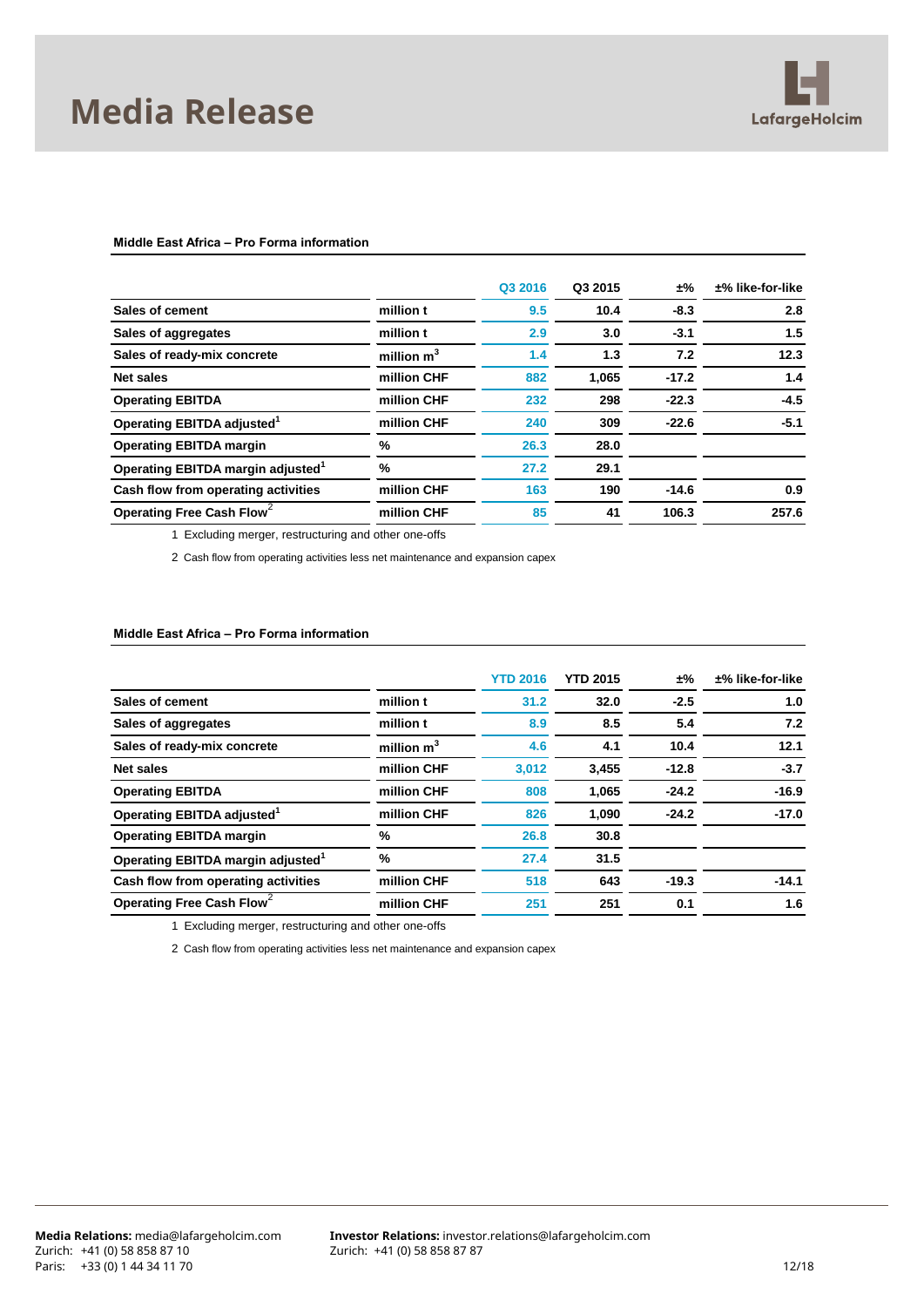

## **North America**

In the third quarter, the North America region delivered a 450 basis point improvement in margins (Adjusted Operating EBITDA margin) through successful implementation of pricing strategy, synergies and cost reduction measures. Adjusted Operating EBITDA on a like-for-like basis for Q3 was up 9.2% despite softened demand.

The US reported a strong performance despite lower cement volumes impacted by delays to infrastructure projects and the effect of unfavorable weather conditions for construction. Ongoing cost measures had a positive effect on margins and Adjusted Operating EBITDA. In addition to the beneficial impact of lower energy prices, which persisted into the quarter, the US succeeded in accelerating the capture of synergies and cost savings in areas such as distribution and plant networks.

Adjusted Operating EBITDA on a like-for-like basis was down for both Eastern and Western Canada in the quarter. Western Canada continued to be negatively affected by lower investment activity as a result of the ongoing oil price-driven economic downturn in Alberta and Saskatchewan.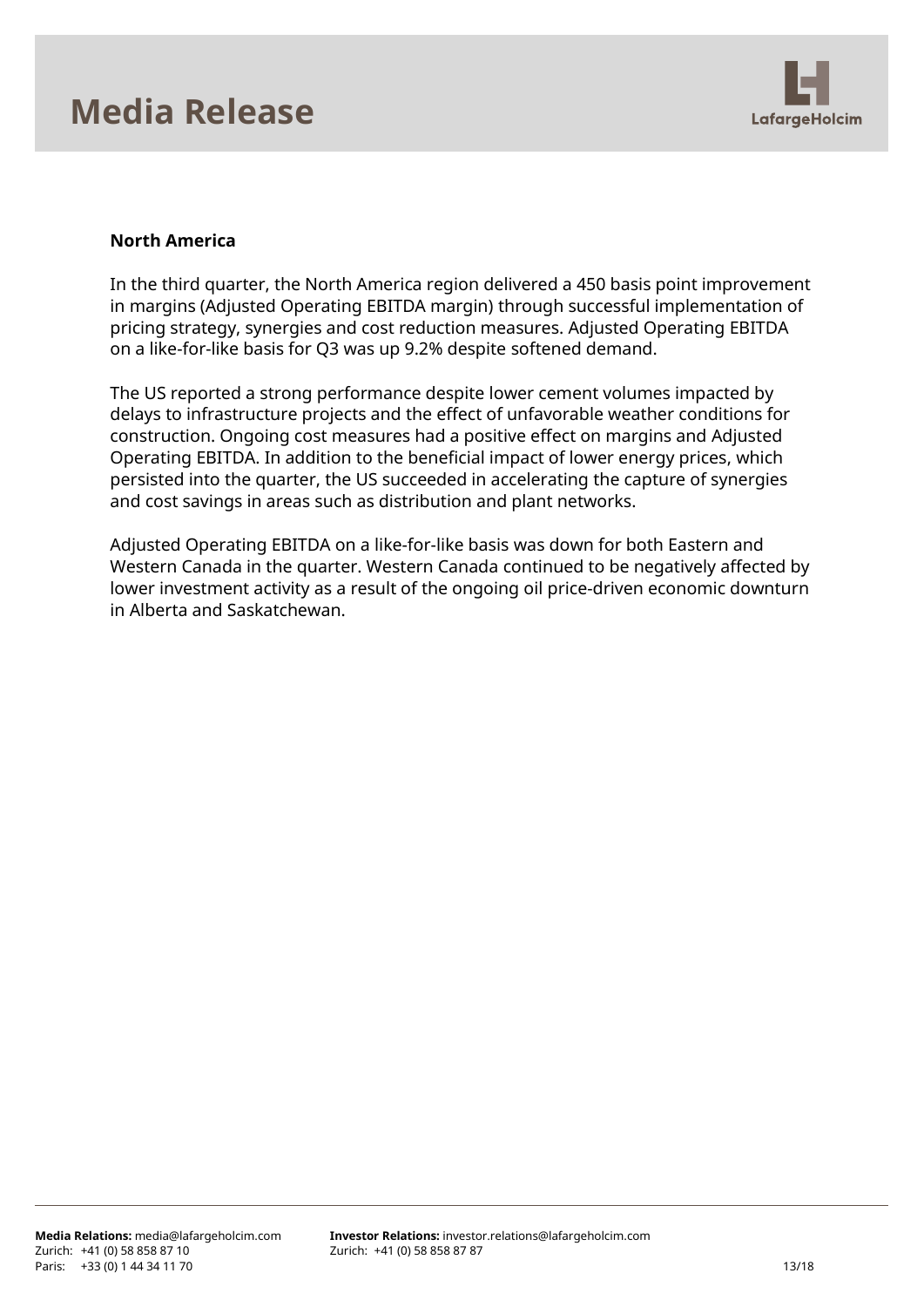

#### **North America – Pro Forma information**

|                                               |              | Q3 2016 | Q3 2015 | ±%      | $±%$ like-for-like |
|-----------------------------------------------|--------------|---------|---------|---------|--------------------|
| Sales of cement                               | million t    | 6.0     | 7.0     | $-14.6$ | $-6.0$             |
| Sales of aggregates                           | million t    | 36.7    | 38.8    | $-5.3$  | $-5.3$             |
| Sales of ready-mix concrete                   | million $m3$ | 2.6     | 3.0     | $-11.4$ | $-11.4$            |
| Net sales                                     | million CHF  | 1,801   | 1,892   | $-4.8$  | $-6.0$             |
| <b>Operating EBITDA</b>                       | million CHF  | 565     | 507     | 11.5    | 10.1               |
| Operating EBITDA adjusted <sup>1</sup>        | million CHF  | 574     | 519     | 10.6    | 9.2                |
| <b>Operating EBITDA margin</b>                | %            | 31.4    | 26.8    |         |                    |
| Operating EBITDA margin adjusted <sup>1</sup> | %            | 31.9    | 27.4    |         |                    |
| Cash flow from operating activities           | million CHF  | 354     | 353     | 0.3     | $-1.5$             |
| Operating Free Cash Flow <sup>2</sup>         | million CHF  | 200     | 209     | $-4.1$  | $-5.7$             |
|                                               |              |         |         |         |                    |

1 Excluding merger, restructuring and other one-offs

2 Cash flow from operating activities less net maintenance and expansion capex

#### **North America – Pro Forma information**

|                                               |              | <b>YTD 2016</b> | <b>YTD 2015</b> | ±%     | $±%$ like-for-like |
|-----------------------------------------------|--------------|-----------------|-----------------|--------|--------------------|
| Sales of cement                               | million t    | 14.7            | 16.0            | $-7.9$ | 0.9                |
| Sales of aggregates                           | million t    | 82.7            | 84.6            | $-2.3$ | $-2.3$             |
| Sales of ready-mix concrete                   | million $m3$ | 6.6             | 7.0             | $-5.9$ | $-5.7$             |
| <b>Net sales</b>                              | million CHF  | 4.204           | 4.179           | 0.6    | $-0.6$             |
| <b>Operating EBITDA</b>                       | million CHF  | 955             | 839             | 13.9   | 12.0               |
| Operating EBITDA adjusted <sup>1</sup>        | million CHF  | 970             | 857             | 13.2   | 11.4               |
| <b>Operating EBITDA margin</b>                | %            | 22.7            | 20.1            |        |                    |
| Operating EBITDA margin adjusted <sup>1</sup> | %            | 23.1            | 20.5            |        |                    |
| Cash flow from operating activities           | million CHF  | 171             | 97              | 76.6   | 82.3               |
| Operating Free Cash Flow <sup>2</sup>         | million CHF  | $-269$          | $-305$          | 11.8   | 13.6               |
|                                               |              |                 |                 |        |                    |

1 Excluding merger, restructuring and other one-offs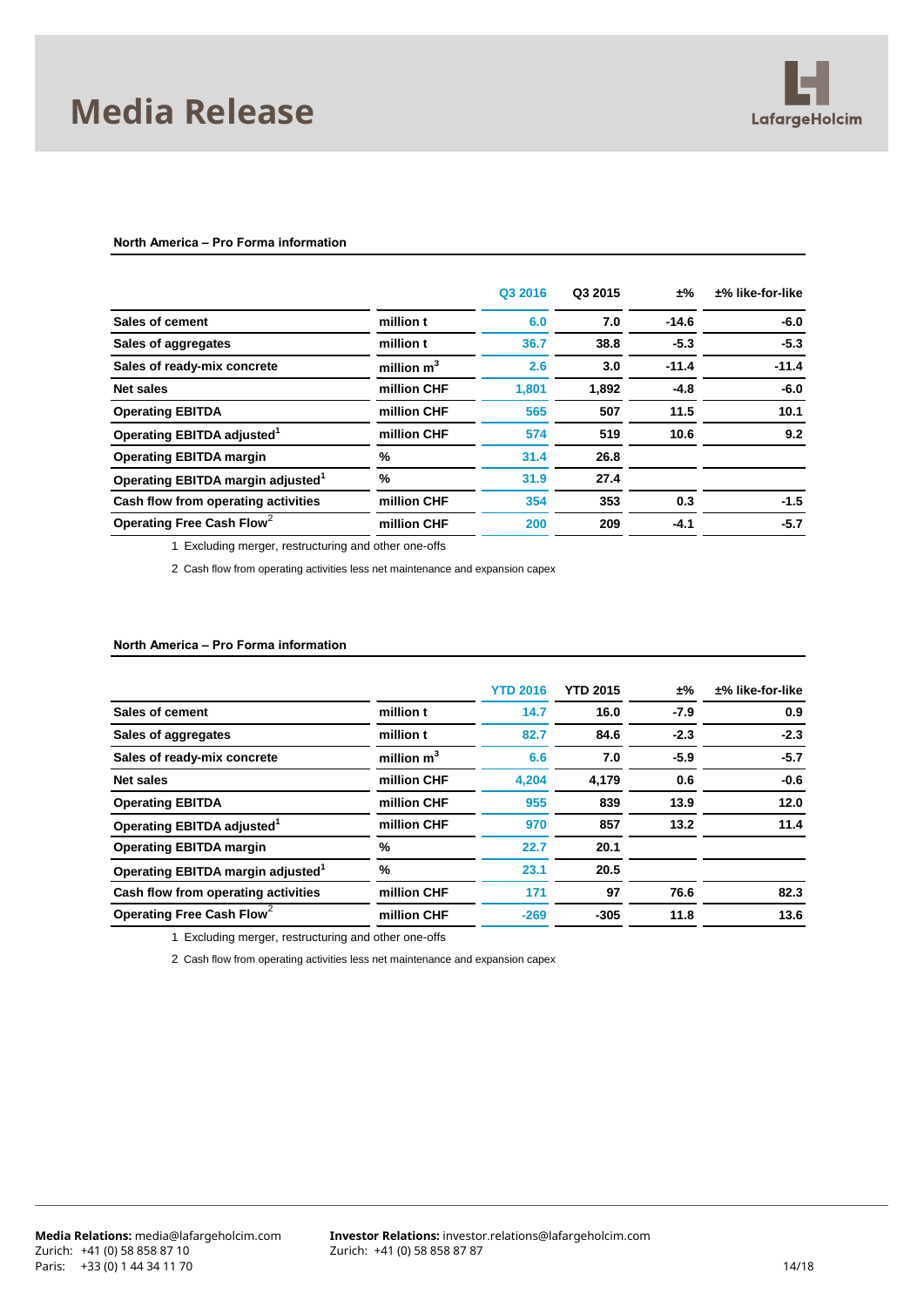

## **Divestments and capital allocation**

Net of tax, the proceeds of the deals announced since the beginning of the year will result in a total net debt reduction of around CHF 3.5 billion expected in 2016. These proceeds, which we expect to have received by the end of the year, will contribute to the achievement of our target to reduce net debt to around CHF 13 billion by the end of 2016.

Following the extension of the program to CHF 5 billion, we expect to complete the remainder by the end of 2017.

With divestments closing and our cash generation from synergies and reduced capex gaining momentum, our credit ratios will significantly strengthen, consistent with our commitment to maintain a solid investment grade rating throughout the cycle. We will return excess cash to shareholders through share buybacks or special dividends commensurate with a solid investment grade credit rating.

Capital expenditure for Q3 was CHF 399 million of which CHF 110 million was expansion capex. This year, we are commissioning or upgrading capacity in some of our key markets such as Algeria, the US, Nigeria and India and we expect to see further benefits of this expansion as production ramps up.

## **Cash flow & net financial debt**

Operating free cash flow year-to-date improved by CHF 1.0 billion compared with nine months 2015 benefiting from a tight control of Capex and working capital, lower financial expenses paid and income tax paid. Change in working capital in the nine months resulted in a cash outflow mainly due to the seasonality in the northern hemisphere.

Net debt stands at CHF 16.5 billion (CHF 17.3 billion in Q4 2015). This reflects the deconsolidation of Morocco and Ivory Coast in Q3, the divestments in Sri Lanka and Saudi Arabia in Q3 and the divestment of South Korea in Q2 for a total amount of CHF 1.4 billion as well as the improvement in the operating free cash flow benefiting from Capex maintained at CHF 1.2 billion. The dividend of CHF 909 million was paid out in May.

As a result of our liability management transactions and refinancing activities in the first three quarters of 2016, the average debt maturity has increased from 4.2 years at the end of 2015 to 5.6 years at the end of Q3 2016. Finance synergies are well on track and supported a reduction in the cost of debt from 5.4% post-merger to 4.8% at the end of the quarter.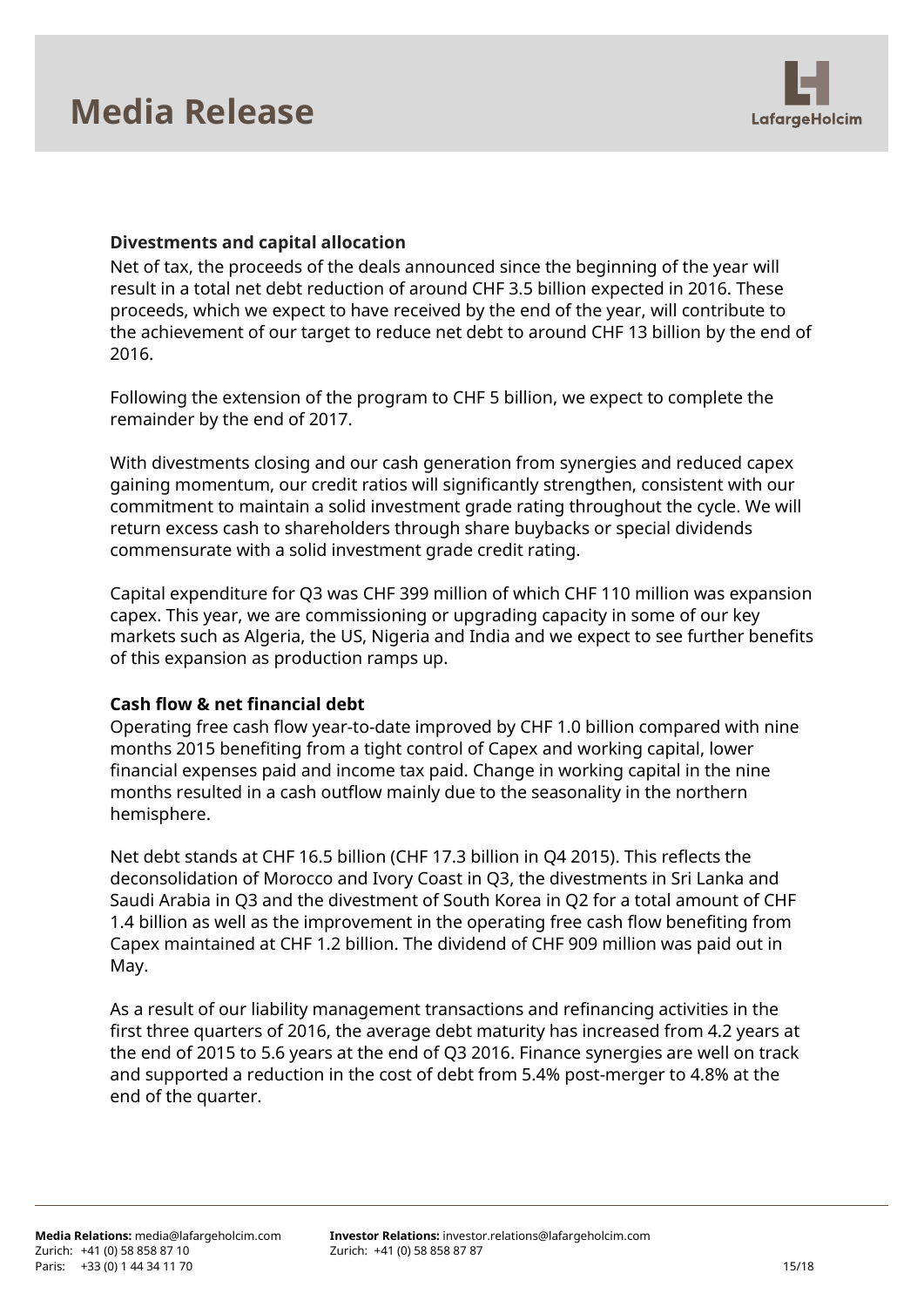

## **Merger, restructuring and other one-offs**

Total one-off costs amounted to CHF 267 million for the nine months 2016 and included CHF 174 million of implementation costs related to synergies.

### **Financial expenses**

Net financial expenses of CHF 607 million are CHF 383 million below the pro forma nine months 2015 results reflecting synergy benefits arising from the merger and lower levels of net financial debt in 2016. The reduction of net financial expenses has been achieved despite CHF 90 million one-off premiums recorded on liability management operations, of which CHF 22 million occurred in Q3.

### **Tax**

Tax for the nine months 2016 is mainly impacted by the non-recognition of tax losses notably in Brazil and Nigeria partially offset by the tax effect of the divestments. Our underlying normative tax rate stands at around 29%.

### **Net income**

Net income Group share of CHF 1.34 billion is up CHF 704 million compared with pro forma nine months 2015 results. The improvement in net income includes a contribution from lower merger and restructuring costs and gains on disposals, partly offset by the impact in 2015 of the one-off re-evaluation gains on the previously held equity interest of Lafarge Cement Egypt and of Unicem Nigeria.

Viewed on a recurring basis, net income Group share for the first nine months was CHF 1.18 billion, up CHF 627 million compared with pro forma nine months 2015. In the third quarter, recurring net income Group share was CHF 680 million, up CHF 387 million on the prior year period.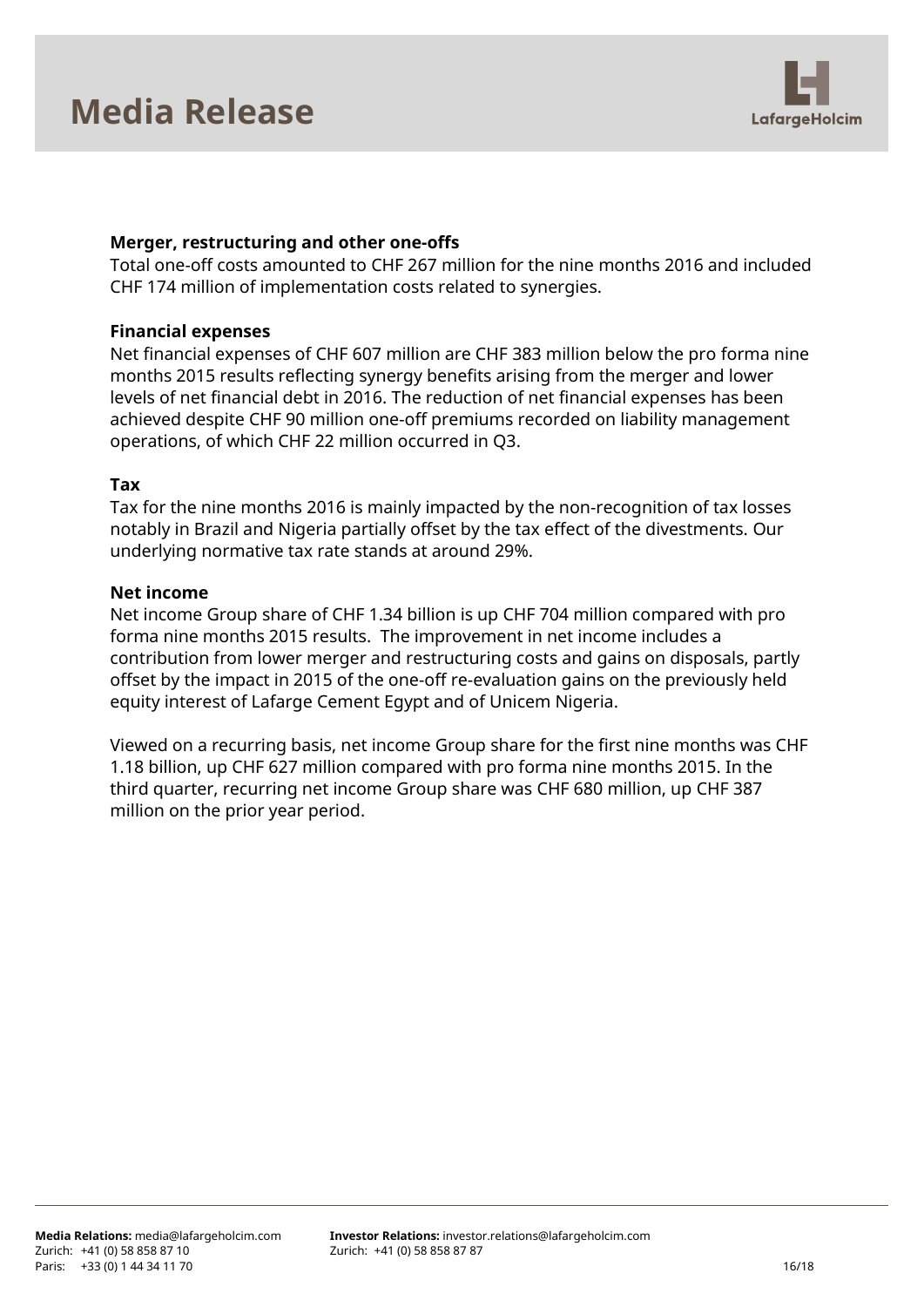

## **Reconciliation of Operating EBITDA with Operating Profit as disclosed in Financial Statements**

| Million CHF                                                         | Q <sub>3</sub><br>2016 | Q <sub>3</sub><br>2015 | <b>YTD</b><br>2016 | <b>YTD</b><br>2015 |
|---------------------------------------------------------------------|------------------------|------------------------|--------------------|--------------------|
| <b>Operating profit</b>                                             | 1 0 6 0                | 550                    | 2 2 7 4            | 1 3 7 7            |
| Depreciation, amortization and impairment of operating assets       | 534                    | 650                    | 1 673              | 1 2 9 4            |
| <b>Operating EBITDA</b>                                             | 1 5 9 4                | 1 200                  | 3 9 4 7            | 2671               |
| Pro Forma Adjustments (Lafarge H1 2015, Scope effect & Divestments) |                        | 110                    |                    | 984                |
| <b>Operating EBITDA Pro forma</b>                                   | 1 5 9 4                | 1 3 1 0                | 3947               | 3655               |
| Merger, restructuring and other one offs                            | 91)                    | 335                    | 267                | 701                |
| Operating EBITDA Pro forma adjusted                                 | 1685                   | 1645                   | 4 2 1 4            | 4 3 5 6            |

## **Reconciliation of Recurring Net Income with Net Income as disclosed in Financial Statements**

|                                                                     | Q <sub>3</sub> | Q <sub>3</sub> | YTD     | <b>YTD</b> |
|---------------------------------------------------------------------|----------------|----------------|---------|------------|
| Million CHF                                                         | 2016           | 2015           | 2016    | 2015       |
| Net income                                                          | 1 103          | 812            | 1 555   | 1 502      |
| Pro Forma Adjustments (Lafarge H1 2015, Scope effect & Divestments) |                | 8              |         | 549)       |
| Net income Pro forma                                                | 1 103          | 820            | 1 555   | 953        |
| Merger related one off costs                                        | 35             | 220            | 138     | 414        |
| Gains on disposals                                                  | 420)           | 674)           | 386)    | 581)       |
| Early repayment premiums                                            | 22             |                | 90      |            |
| <b>Recurring Net income</b>                                         | 740            | 366            | 1 3 9 7 | 786        |
| of which Recurring Net income Group share                           | 680            | 293            | 1 1 7 7 | 550        |
|                                                                     |                |                |         |            |

*Adjustments disclosed net of taxation*

## **Reconciling measures of Operating Free Cash Flow to consolidated cash flow Statement**

|                                                                     | Q3      | Q3   | YTD     | <b>YTD</b> |
|---------------------------------------------------------------------|---------|------|---------|------------|
| Million CHF                                                         | 2016    | 2015 | 2016    | 2015       |
| Cash flow from operating activities                                 | 1 2 5 5 | 711  | 1516    | 931        |
| Purchase of property, plant and equipment                           | 429)    | 611) | (1 279) | (1225)     |
| Disposal of property, plant and equipment                           | 30      | 36   | 80      | 75         |
| <b>Operating Free Cash flow</b>                                     | 856     | 136  | 317     | 219)       |
| Pro Forma Adjustments (Lafarge H1 2015, Scope effect & Divestments) |         | 106) |         | 478)       |
| <b>Operating Free Cash flow Pro forma</b>                           | 856     | 30   | 317     | 697)       |

For the purpose of the proposed merger, the 2014 pro forma information that was included in the Registration Document registered on May 11, 2015 reflected only the effect of the merger Lafarge/Holcim and its direct consequences (notably the divestments to CRH) as known at that time. Now with the merger completed, the pro forma financial information included in this report's Shareholders' Letter, in addition to the merger and the latest changes in the scope of the divestments achieved in the context of the merger Lafarge/Holcim, also reflects the impact of the reclassification of merger related and restructuring costs, the deconsolidation of the Australian business operated under a joint-venture and the effect of the divestments achieved over the course of 2014 and 2015 initiated or completed by Lafarge. These figures do not take into consideration any purchase price accounting impact on operating EBITDA which will mainly come from inventory valuation.